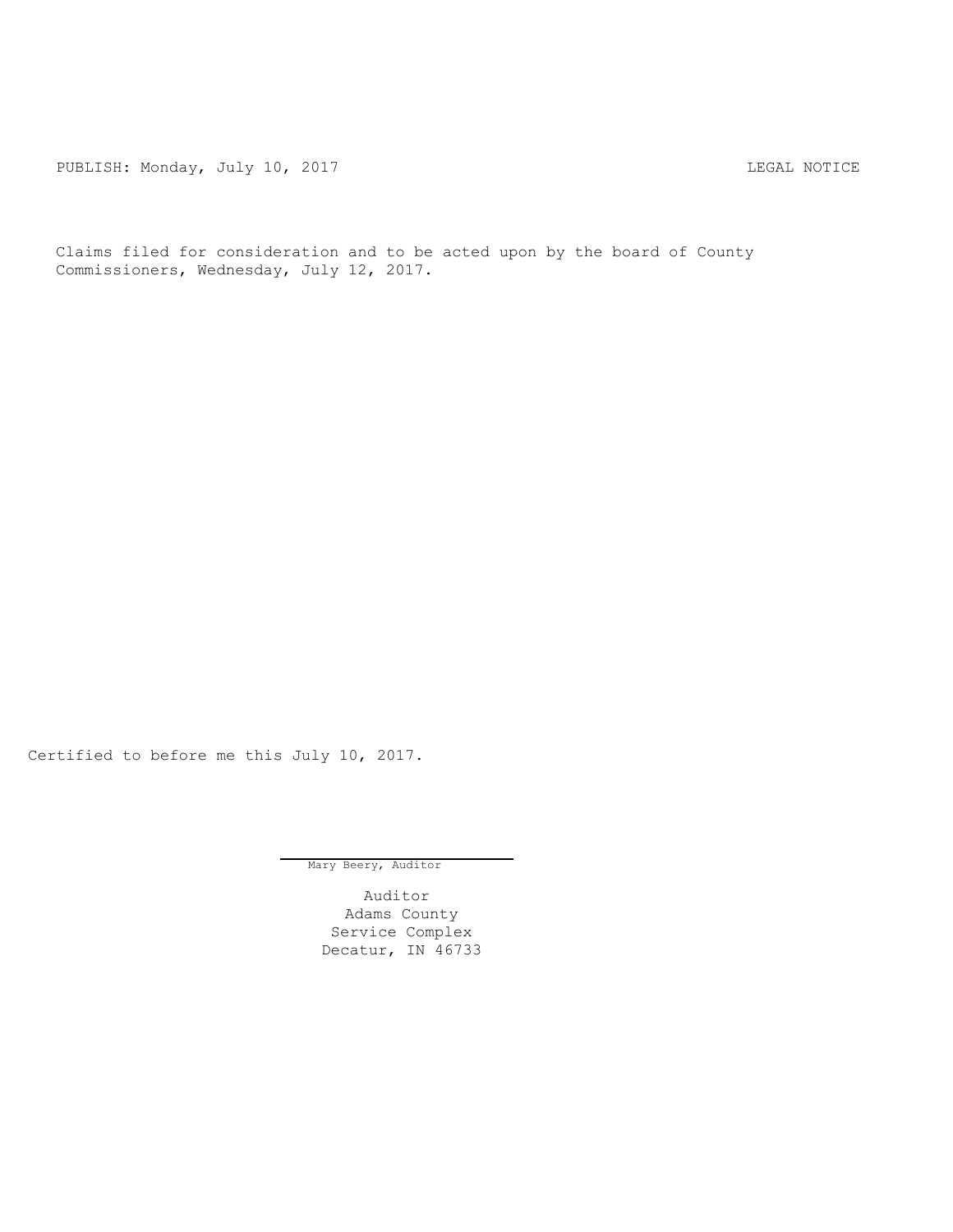

## **Claims Docket for Newspaper Adams County, Indiana**

## For Period: **6/14/2017** to **6/27/2017**

Date Claims to be Paid: **7/12/2017**

*313 W. Jefferson St. Decatur, IN 46733 (219) 724-2600*

| <b>Vendor</b>                            | <u>Amount</u> | <b>Vendor</b>                            | <b>Amount</b> |
|------------------------------------------|---------------|------------------------------------------|---------------|
| Adams County Council On Aging, Inc.      | 3,050.00      | Adams Memorial Hospital                  | 46,427.35     |
| <b>Appraisal Research Corporation</b>    | 6,565.28      | <b>Berne Witness</b>                     | 44.17         |
| Suburban Propane LP                      | 189.00        | <b>Charles Bowers</b>                    | 2,333.33      |
| Cintas Location #338                     | 54.35         | City Of Decatur                          | 487.72        |
| Decatur Hardware & Rental                | 132.29        | Computer Systems, Inc.                   | 97.41         |
| Darrell Sigworth                         | 31.17         | Decatur Daily Democrat                   | 354.58        |
| Decatur Postmaster                       | 755.00        | Douglas L. Bauman                        | 407.00        |
| Fleming Excavating, Inc.                 | 16,198.12     | Gasoline Equipment                       | 176.36        |
| Gordon Food Service                      | 3,957.01      | Hilty Engine Service                     | 33.83         |
| Indiana State Police                     | 174.00        | Mark S. Gresla, MD                       | 420.25        |
| Park Center, Inc.                        | 1,368.00      | Paul Reidenbach Equipment                | 254.24        |
| Rhonda L. McIntosh                       | 100.00        | Roto-Rooter                              | 200.00        |
| Sherwin-Williams                         | 37.81         | Stone-Street Quarries, Inc.              | 64.96         |
| Top Supply Company LLP                   | 142.32        | West Payment Center                      | 59.20         |
| Miller, Burry & Brown, P.C.              | 17,307.59     | CenturyLink                              | 729.48        |
| Schwartz Marathon of Berne Inc.          | 118.68        | Imi Irving Material, Inc.                | 3,278.08      |
| South Adams Community Schools            | 619.34        | Assoc. of IN Prosecuting Attorneys, Inc. | 300.00        |
| Bluhm & Reber                            | 160.00        | B Secure Alarm Systems, Inc.             | 610.00        |
| B & K Hydraulics LLC                     | 125.00        | Adams County Soil & Water                | 13,300.00     |
| Summit City Reporting, Inc.              | 243.66        | Indiana Farm Bureau Insurance            | 225.00        |
| Northern District Clerk's Association    | 120.00        | Chad W. Sprunger                         | 957.85        |
| Zurcher's Best-One Tire & Auto Care, Inc | 1,666.58      | Kristina Nichols                         | 21.39         |
| Harvest Land Co-op                       | 245.55        | Indiana County Surveyor's Association    | 50.00         |
| Michael G. Werling                       | 575.00        | Professional Food Equipment & Service    | 145.00        |
| Connie Ellenberger                       | 50.16         | Troyer's Market LLC                      | 2,669.31      |
| Delbert Scheiman                         | 135.00        |                                          | 365.28        |
|                                          | 1,872.00      | McKesson Medical - Surgical              | 568.91        |
| <b>Uricks Trucking</b>                   |               | Tracy Heltz Noetzel                      |               |
| Larry Weaver                             | 78.76         | Bi-County Services, Inc                  | 3,276.00      |
| Barnes & Thornburg                       | 910.50        | <b>Stationair's Express</b>              | 369.49        |
| Moore Medical Corporation                | 1,457.32      | Holly L. Degitz                          | 109.00        |
| FlexPAC                                  | 868.34        | Office Depot                             | 125.98        |
| Decatur Ace Hardware                     | 90.62         | WM Imaging Solutions, Inc.               | 35.83         |
| Michael Ainsworth                        | 2,303.00      | K-Tech Specialty Coatings Inc.           | 17,410.85     |
| <b>First Response</b>                    | 45.59         | Phil Eicher                              | 50.00         |
| Brenda Alexander                         | 109.00        | Purdue CES Education Fund                | 169.33        |
| Anna Steiner                             | 50.00         | Central Customer Charges                 | 209.52        |
| James J. Voglewede, Jr.                  | 117.04        | Ebberts Seed and Chemical                | 1,575.40      |
| Right of Way Management                  | 577.80        | Berne Volunteer Fire Department          | 600.00        |
| <b>Bryant Combine Parts</b>              | 171.80        | U.S. Aggregates Inc.                     | 6,235.18      |
| Stop and Shred                           | 52.00         | Jessica Nix                              | 1,531.14      |
| Douglas Hartman                          | 50.00         | Leonard Corral Jr.                       | 228.00        |
| Rex W. King                              | 69.52         | Decatur Rotary Club                      | 125.00        |
| JPMorgan Chase Bank NA                   | 1,592.91      | Osburn Associates, Inc.                  | 5,349.90      |
| <b>Staples Business Advantage</b>        | 349.48        | A. Hattersley & Sons, Inc.               | 245.50        |
| Diamond Mowers Inc                       | 141.24        | Bryce Kukelhan                           | 153.81        |
| Wildman Uniform & Linen                  | 1,169.08      | Adams Co Treasurer - AEP                 | 19,035.60     |
| Adams Co Treasurer - NIPSCO              | 1,609.33      | Kristina A Nichols/Special Needs         | 78.94         |
| B & B Farms                              | 36.00         | Adams Co Treausrer - CenturyLink         | 3,460.86      |